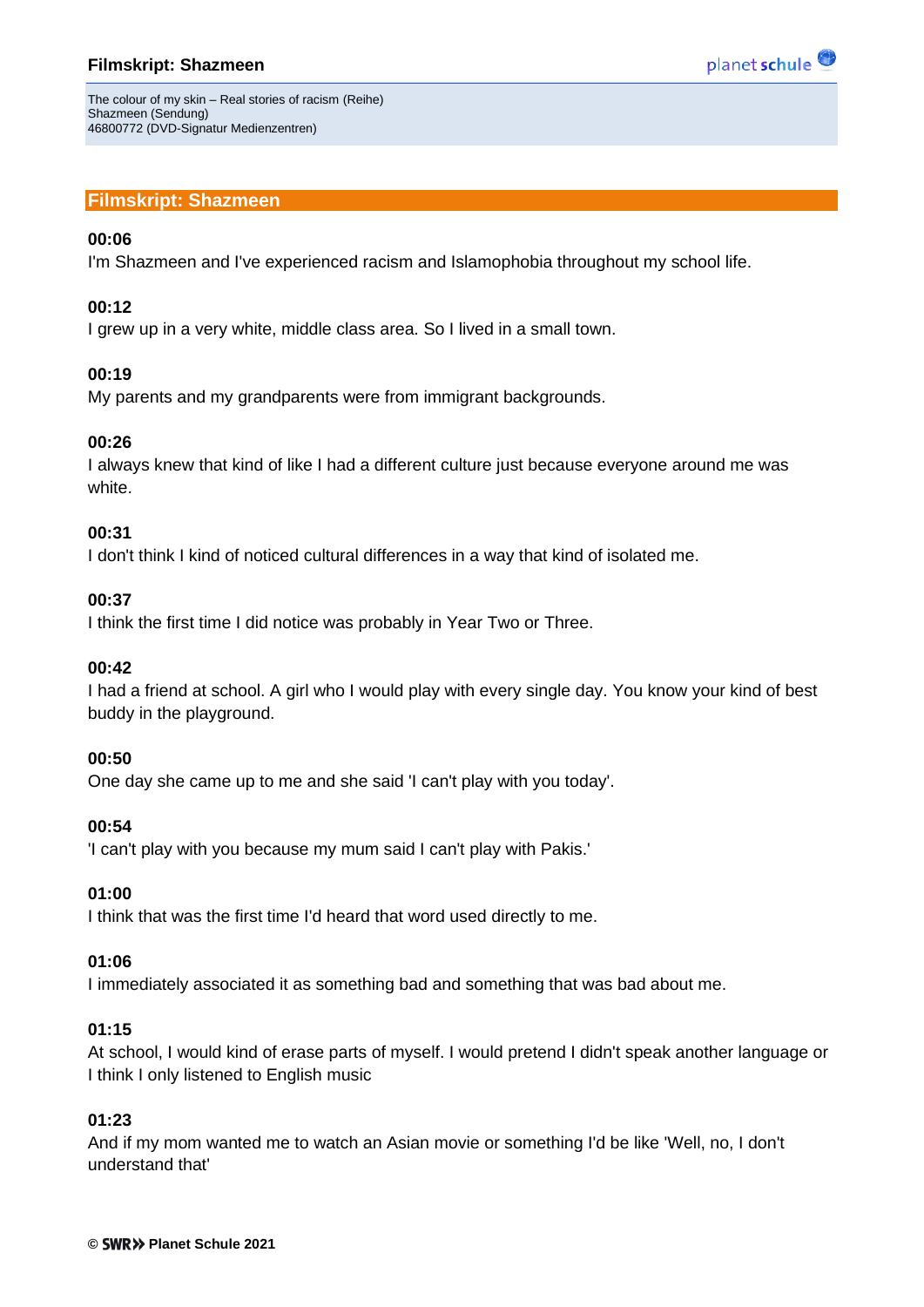# **Filmskript: Shazmeen**



The colour of my skin – Real stories of racism (Reihe) Shazmeen (Sendung) 46800772 (DVD-Signatur Medienzentren)

# **01:30**

I wanted to be a kid, have a friendship group and do what all the other girls in my year were doing.

# **01:39**

When I was in Year Nine, this was at the start of high school and this was kind of, I think this was towards the end of me kind of rejecting myself and rejecting my culture

## **01:48**

We were in a history lesson learning about 9/11. We were watching a documentary.

# **01:53**

There was a boy who sat next to me. I remember him saying really loudly that 9/11 happened 'because of people like you'.

## **02:03**

For someone to tell me that it was my fault that a terrorist attack had happened and that hundreds of people died.

## **02:13**

There were other times that stuff like that happened as well in the classroom and I'd just really not want to say anything because I didn't want the hassle.

# **02:21**

I knew that the times that I had said something to a teacher, they hadn't really responded or done anything about it. So it didn't feel like I had anyone to talk to about it.

# **02:33**

I would always have this choking feeling in my throat so when I would try to speak, I would feel like there was a lump, but it's because I was stopping myself from crying a lot of the time.

#### **02:43**

After my first year in high school, I think in Year Ten or Eleven, I started wearing my headscarf at school.

#### **02:51**

There's no point in me pretending to be someone else because it's not helping me. It's not making me face any less abuse where I am.

#### **02:59**

I think at that point I kind of wanted to be closer to my faith.

#### **03:04**

And I remember being in the changing rooms. There was this girl and one particular incident was we had just finished PE and she was next to me.